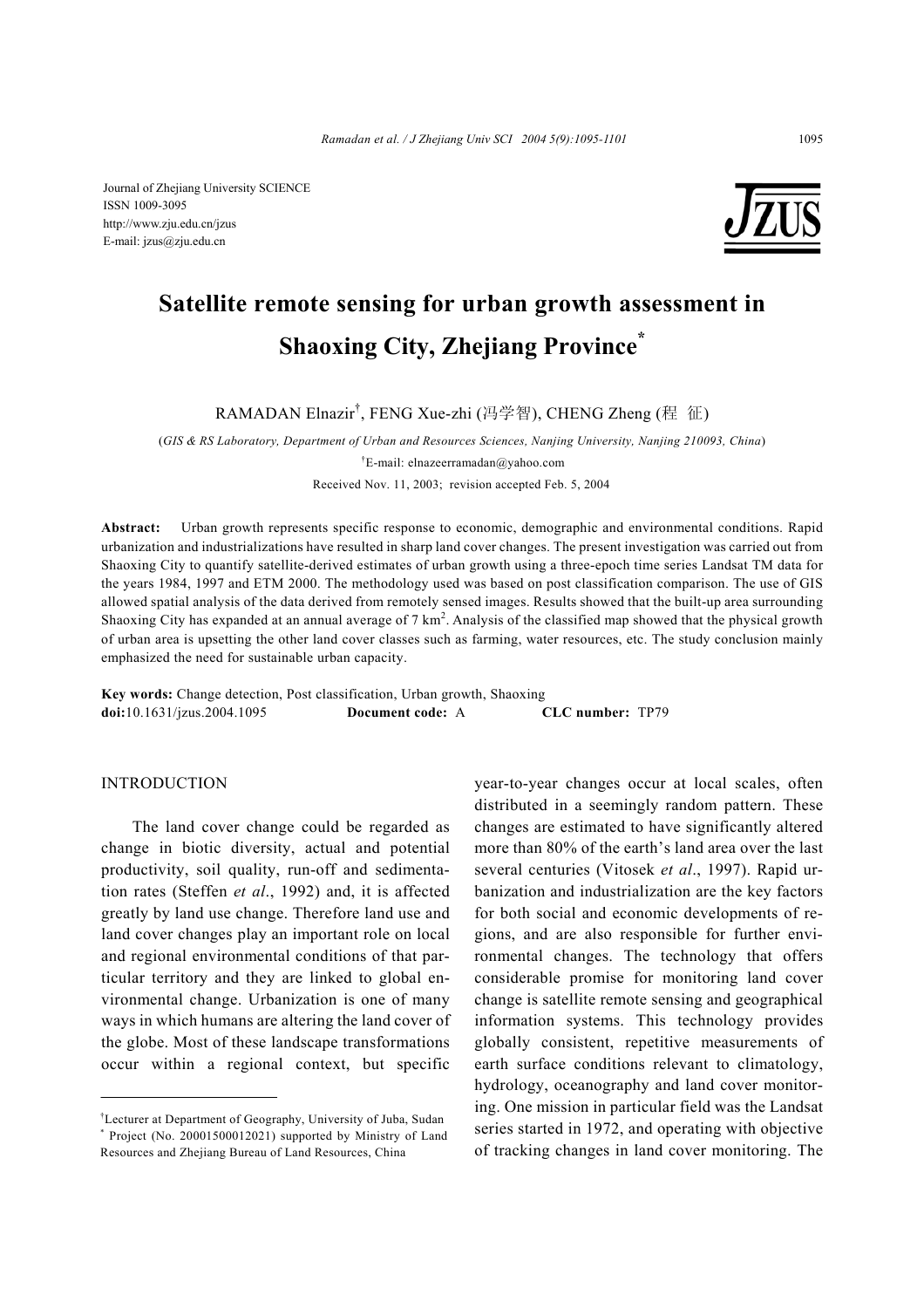spatial resolution and the frequent revisit times of the Landsat mission are well suited for studies of regional, national and global urbanization aspects.

## STUDY AREA AND DATA

### **Study area**

Shaoxing is a famous historical and cultural city of China; is among the key developing areas open to the outside world in China's coastal economic zone; and is situated in the central northern part of Zheijiang Province, on the south side of the Qiantangjiang River. The city is situated at 29°13′−30°16′N and 119°53′−121°13′E (Fig.1).



**Fig.1 Study area** 

Shaoxing has monsoon climate with hot summer and cool winter and precipitation with marked seasonal variations. Based on available meteorological data, the annual mean temperature of Shaoxing was estimated to be 16.5 °C, and annual precipitation was estimated to be 1397 millimeters. The snow-free period lasts for 237 days and the relative humidity is about 81 percent.

During recent years, Shaoxing City has strengthened its traditional industries such as cloth making, printing and dyeing, wine making, machine building, electronics, chemicals, building materials, etc. and is becoming a growing industrial center.

#### **Data acquisition and processing**

The data used in this study were comprised of

a time-series Landsat TM images for the years 1984, 1997 and ETM 2000. IRS 1C LISS 111 panchromatic image acquired for 1996 and also the topographic map for the year 1974 (scale 1:50000) were also used for the analysis. The spatial resolution for 1984 and 1997 satellite digital data was 30 meters, but 33 meters in the case of 2000 (ETM) and, 6 meters for PAN data. The high resolution PAN data was used as reference for classification. In the pilot fieldwork the most useful conventional parameters such as detailed geographic status, physical environment and socio-economic data were collected. Due to spatial, spectral and temporal radiometric resolution constraints, the complexity of physical environment cannot be accurately recorded by normal remote sensing sensors. As a result, it is necessary to preprocess the remotely sensed data before the analysis was made. Image restoration involved the correction of distortion and noise that occurred during the imaging processing. Radiometric and geometric errors are the most common types of errors in remote sensing data. The data provider should correct radiometric and systematic geometric errors of Landsat TM data and correct the unsystematic geometric errors using Ground Control Points (GCPs).

Previous and on-going efforts of investigators showed that 30-meter pixel land cover data derived from Landsat Thematic Mapper (TM) imagery can be used for educational and planning applications at the local level. However, more accurate land-cover information is needed if we move beyond the first generation impacts of educational programs to provide local end-users with the information and products that can be easily and directly incorporated into land-use plan and policies (Civco *et al.*, 2002).

Urban expansions around Shaoxing City and the considerable change in different land-use categories over a period of 17 years were the main concern for the present study. Supervised classification was carried out for all the TM images of 1984, 1997 and 2000 with the help of ERDAS imagine 8.4*.*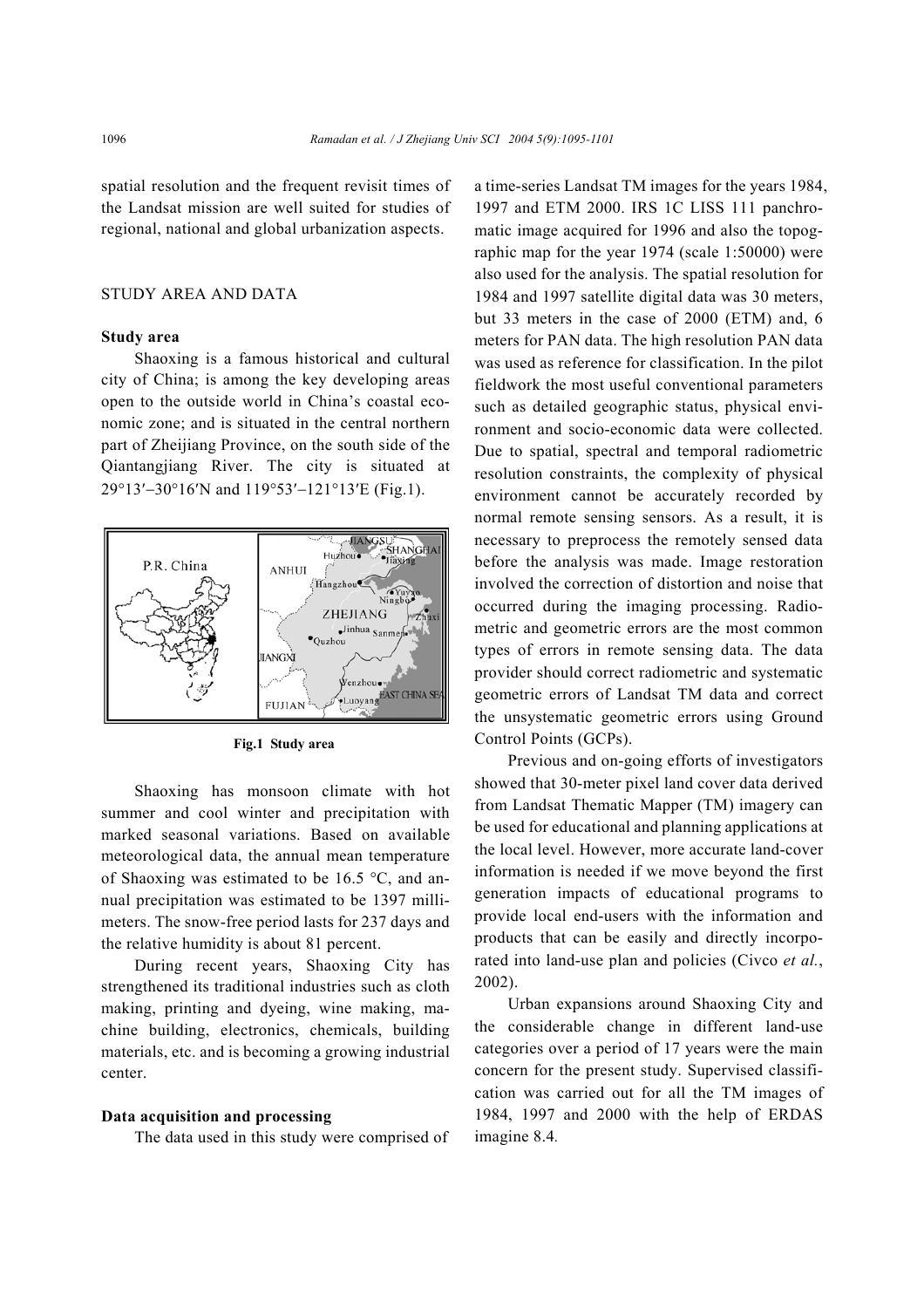# **METHODOLOGY**

Remote sensing has become an inevitable tool for resource inventory and environmental monitoring at local, regional and global scales during the last thirty years. It has become an integral part of information technology and provides solutions to facilitate sustainable development of natural resources and conservation of environment. The applications oriented research in many countries has led to operational and commercial use of this technology in many fields. In the present investigation, this technology was used to investigate both qualitative and quantitative estimates of urban growth of Shaoxing City.

A number of researches were carried out using various methodologies and algorithms to derive land cover and change information from different sets of remotely sensed data (Tateishi and Kajiwara, 1991; Lichtenegger, 1992; Muchoney and Haack, 1994; Lambin, 1996; Sailer *et al*., 1997). However, the complexity and variations of the geographic regions make it difficult to develop a general method for all applications in different regions. Additional consideration in this study was to link appropriate scientific research methodology with regional social and economic development objectives in order to promote regional sustainable development.

Various algorithms were developed for change detections such as multi-date composite image change detection (Fung and LeDrew, 1987; Eastman and Fulk, 1993), image algebra change detection (Green *et al*., 1994) using univariate image differencing, image regression, image rationing (Howarth and Wickware, 1981), vegetation index differencing (Nelson, 1983), manual on screen digitization of change (Lacy, 1992; Light, 1993), post classification comparison change detection (Rutchey and Velcheck, 1994), etc.

The selection of an appropriate change detection algorithm should primarily be based on cultural and biophysical characteristics of the study area and secondly the precision with which the multiple-date imagery are registered and finally, the utility, flexibility, and availability of change

detection algorithms (Jensen, 1996).

#### **Strategies for urban change detection**

Nowadays, many techniques are available for land cover change detection with the help of satellite images. Broadly, these can be separated into two approaches like (1) Detection of changes in independently produced classification images and, (2) Determination of changes directly from radiometry (Malila, 1980). The advantage with the first approach is that the semantic meaning of the land cover change is immediate, and that the confusion between different kinds of land cover changes is avoided. While this is probably the most common change detection technique where major errors could be noticed if the amount of change is very small in comparison with that of the total area under investigation. In these cases, the spatial pattern of change may be masked by random independent errors from the image classifications and necessitating unreasonably high classification accuracy (Gordon, 1980). This represents a severe problem for automated detection of urban growth where land cover classifications often contain classes with accuracy as low as 70%−80% (Toll, 1985; Haack *et al*., 1987; Martin *et al*., 1988; Harris and Ventura, 1995) and the real growth is only 1%−2% per year when considered over the entire urban area. Some authors also reported obvious success in using this method (Roger and Charbonneau, 1988).

Estimates of urban growth in this study area were obtained by using multiple-date classification maps of Shaoxing City extracted from TM images of 1984, 1997 and 2000. In order to analyze the nature, rate and location of urban change, a total number of five land cover classes such as fallow land, farming, forest, settlements and water were inventoried on each date (Fig.2).

Each image was enhanced using histogram equalization to increase the volume of visible information. This procedure is important in helping to identify ground control points in the image rectification. All images were rectified to a common UTM (Universal Transverse Mercator) coordinate system based on 1:50000 topographic map. Each image was then radiometrically corrected using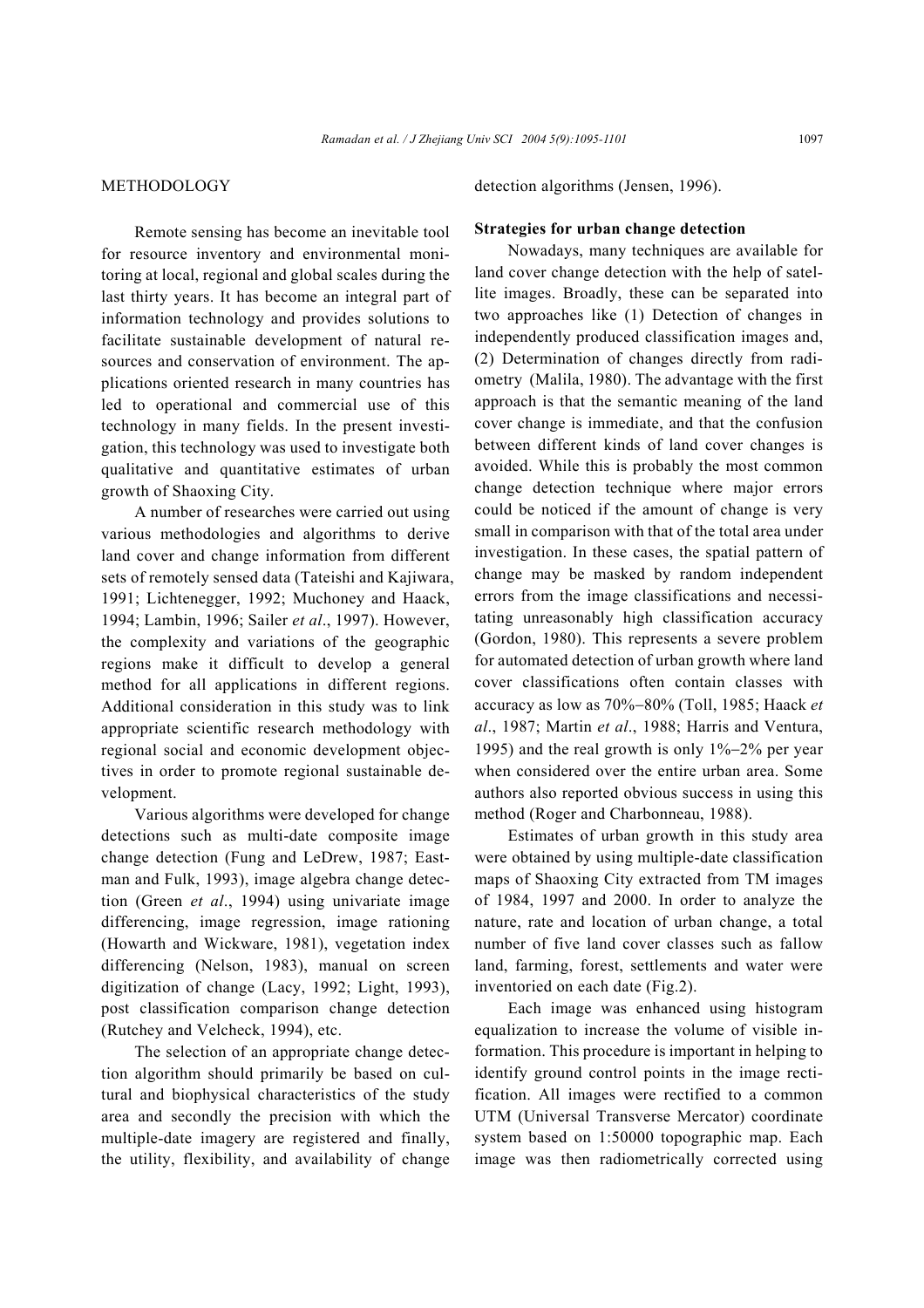relative radiometric correction method. A supervised classification with a maximum likelihood algorithm was conducted to classify the TM images. The accuracy of the classification was verified by field checking and by comparing with existing land use maps. The confusion matrix for the most recent year 2000 is provided in Table 1 showing an overall classification accuracy of 92%. Subsequently, the same assessment was carried out for 1984 and 1997 land use classifications with accuracies of 81% and 87% respectively.

In order to analyze the nature, rate and location of the urban land use changes, an image of urban built-up land was extracted from each of the original land cover images. The extracted images were then overlaid and recoded to obtain an urban expansion image (Fig.3).

The urban expansion image was further overlaid with county/city boundary image, major roads, and major urban centers. These layers were constructed in a vector GIS environment later converted into raster format. The county/city boundary image was utilized to find urban land change information as urban development normally following the major roads accesses.

It is noteworthy that most studies relied on only a pair of images separated in time for urban growth map. This limitation reflects the substantial cost of high-resolution satellite imagery as well as the technical hurdles associated with processing multiple scenes. In fact the application of remote sensing to real problems in urban growth requires a time-series approach for enhancing the current knowledge on urban areas.

# RESULTS AND DISCUSSION

One of the goals of remote sensing data analysis was to produce a land-use map of Shaoxing City and its surroundings. This was done in a two-step process. First, a maximum likelihood supervised classification was carried out using training areas chosen according to extensive field

**Table1 Confusion matrix and Kappa statistics of maximum likelihood classification and the ground truth for 2000**

|                                                |                  | Maximum likelihood classification |         |        |            |       |       |                  |
|------------------------------------------------|------------------|-----------------------------------|---------|--------|------------|-------|-------|------------------|
|                                                |                  | Fallow land                       | Farming | Forest | Settlement | Water | Total | Accuracy $(\% )$ |
| Ground                                         | Fallow land      | 30                                |         | 4      |            |       | 34    | 88               |
| truth                                          | Farming          |                                   | 15      |        |            |       | 17    | 88               |
|                                                | Forest           |                                   |         | 13     |            |       | 13    | 100              |
|                                                | Settlement       |                                   |         | -      | 24         |       | 26    | 92               |
|                                                | Water            |                                   |         |        |            | 10    | 10    | 100              |
|                                                | Total            | 31                                | 16      | 17     | 24         | 12    | 100   |                  |
|                                                | Accuracy $(\% )$ | 97                                | 94      | 76     | 100        | 83    |       |                  |
| Overall accuracy: 92%; Kappa statistics: 0.896 |                  |                                   |         |        |            |       |       |                  |



**Fig.2 Multi-date classification maps**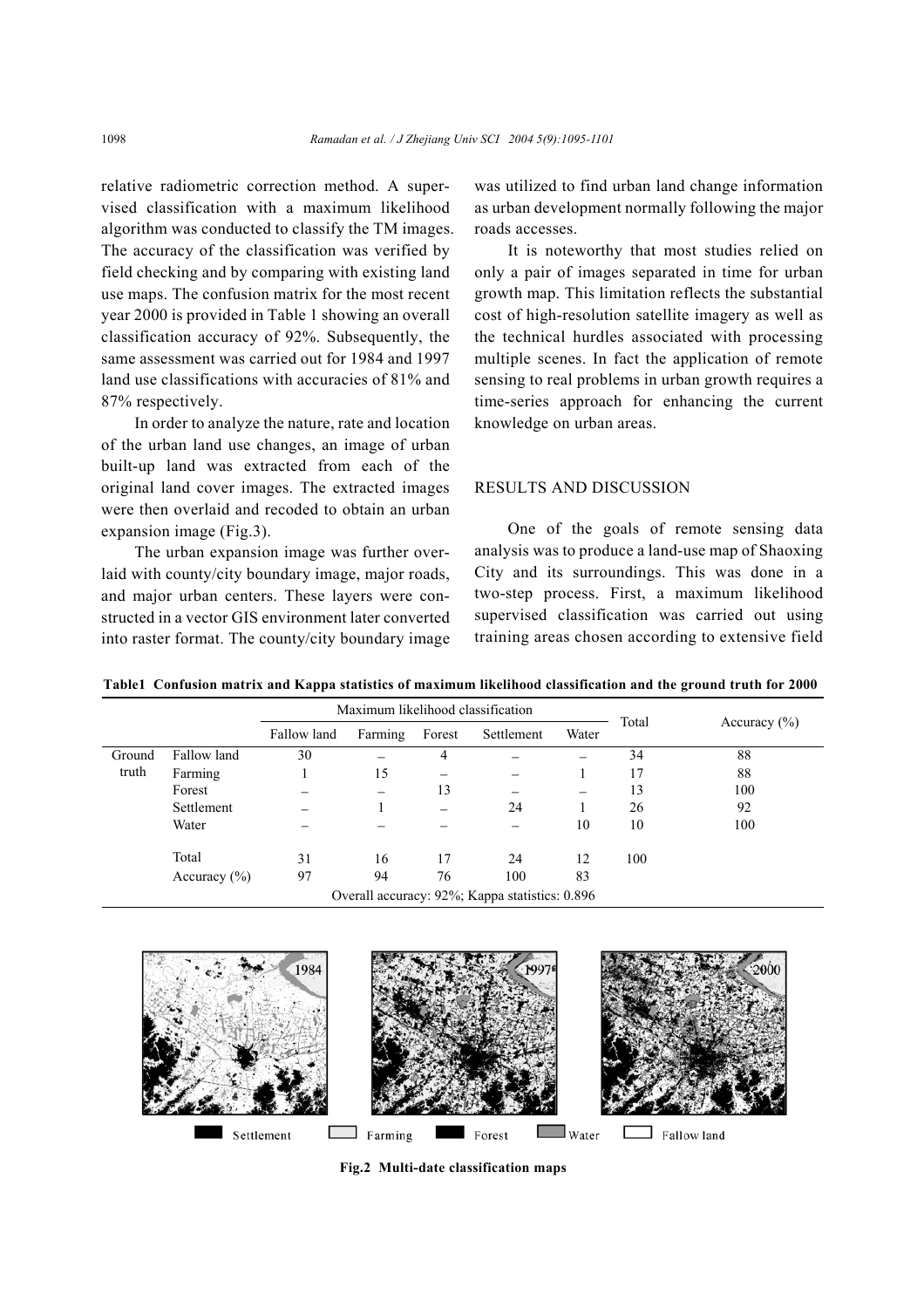

**Fig.3 Composite image of Shaoxing City reflecting its urban growth** 

knowledge. Afterwards, the raw results of the supervised classification maps were checked during visual interpretation of the satellite image and field visits. Small obviously wrong polygons were recoded for comparison with the field knowledge.

Area statistics analysis (Fig.4 and Fig.5) indicated that Shaoxing City has grown by  $167.8 \text{ km}^2$ during the last 17 years (average of  $7 \text{ km}^2$  increase per year). However, the drastic changes that occurred between 1984 and 1997 when compared with those in 2000 comprised sufficient time gap. Overlaying classified images from 1984, 1997 and 2000 on the growth scale gave an indication of different land cover conversions associated with this rapid development. The continuous increase in urban area has strongly favored the replacement of fallow land during the first 13 years. The results showed that the growth was about 98% from 1984 to 1997 but was only 2% from 1997 to 2000. It is noteworthy that the residential area development

was mainly at the expense of agricultural land. The period from 1984 to 2000 also witnessed an increase of agricultural land  $(258 \text{ km}^2)$  through the conversion of existing fallow land. This could be due to the efforts made to promote the agricultural development at the same time.

However, a serious decrease  $(115.14 \text{ km}^2)$  in the agricultural land was noted because of local settlements  $(3.2 \text{ km}^2)$  and abandonment of farming  $(111.9 \text{ km}^2)$  from 1997 to 2000. This abandonment also resulted in the increase of fallow land (119.8  $km<sup>2</sup>$ ) from 1997 to 2000. In the case of forest, the green vegetation cover was found to be decreased by about 24.5  $km^2$  from 1997 to 2000 owing to the denudation of existing forest. Regarding the development of the built up area in Shaoxing City and the spatial pattern of regional economic developments, there was an apparently rough expansion of development toward outlying areas through time as expounded in traditional theories of land use evolution. With the improved transportation systems some growth centers are also emerging from small towns near Shaoxing. Based on this time scale series the urban growth has varied substantially over the whole period. Its acceleration during the first period (1984 to 1997) could be attributed to various policies to promote Shaoxing as an industrial center. The development may also reflect the expansion of credit and better economic conditions for the population allowing speculative development of residential and commercial areas.

Of great importance is linking these observed changes in land cover to socio-economic or environmental factors. The geography of urban growth





**Fig.5 Changing trends of land-use/land-cover patterns**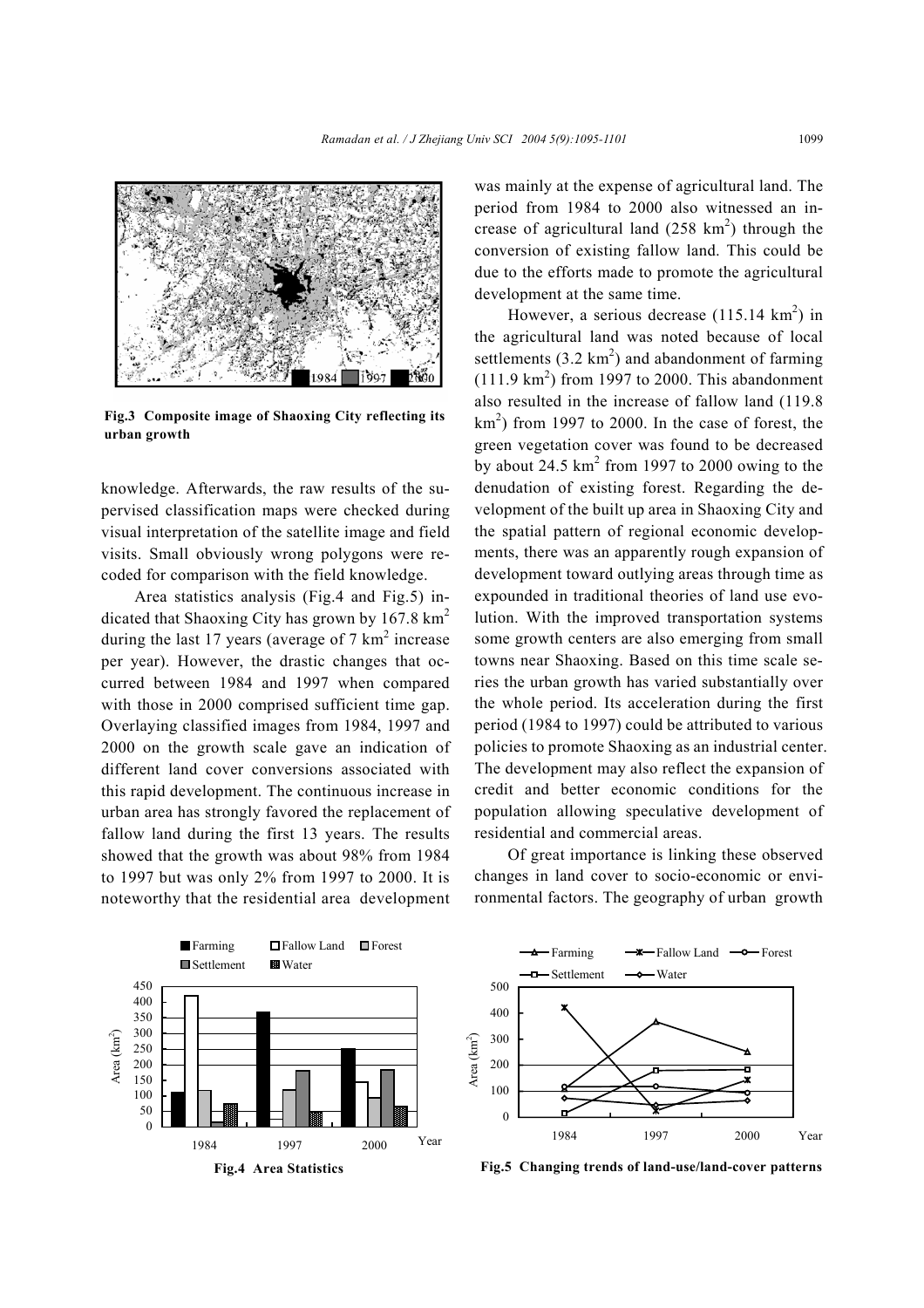offers a graphic depiction of interplay between economics, political system and the environment. While the growth of cities may appear inexorable and monolithic, it reflects multiple conscious choices made by individuals and institutions reconciling these competing factors for their own interests. The end result of these choices appears as suburbs and industrial centers which could have great effect on the sustainability of Shaoxing environment. Unfortunately, very few conventional data sources are available for the study area. Forests are most important ecosystems because of their economic and environmental values. In Shaoxing the vegetation land that includes both forest and farming areas witnessed a dramatic decrease from 1997 to 2000. The statistics of classification results showed that the area occupied by both classes decreased approximately by 50%. It is therefore necessary to take some measures to protect forests and agricultural lands. Agricultural land is the most important land resource, and its degradation is one of the most serious problems facing Shaoxing area.

Another factor is the quantity and quality of water resources. Rapid urban growth and industrialization are putting severe strains on water resources and the capabilities of environmental protection. Unfortunately, study results showed that the depletion of water resources in Shaoxing, particularly during 1984 and 1997, could be due to expansion of agriculture and the growing textile industry that consumes large amount of water.

#### **CONCLUSION**

In the present study, an integrated approach of remote sensing and GIS was used for evaluation of urban growth and its impacts on regional sustainable development in Shaoxing City of Zhejiang Province. Results revealed a notable increase in urban land use/land cover between 1984 and 2000. Urban land development due to industrialization was intensified around the outskirts of the city along the major highway between Shaoxing and Keqiao. Integration of remote sensing and GIS provides an efficient way to detect urban expansion and to evaluate spatial patterns. Digital image classification coupled with GIS has demonstrated ability to provide comprehensive information on the nature, rate and location of urban land expansion. The study showed that Landsat TM alone is inappropriate for many practical planning applications, but is well suited for synoptic views of urban development. The 30 m spatial resolution of Landsat TM is sufficient for capturing the characteristic scales of human development. The spectral range of the instrument can be taken advantage of to distinguish urbanization from other types of land cover changes. Additional data such as maps of elevation, slope, geology, soils, and hydrology should be incorporated into the classification process to improve the accuracy and quality of remote sensing derived information. Despite of all the data above, delineating the boundaries between the land use classes such as fallow land and farming areas is difficult due to the fact that the season plays an important role particularly in regard to spectral characteristics. This type of errors can however be reduced or eliminated using multi-date classification of images taken at different seasons covering the same study area. The present study led to the conclusion that land cover in the study area is undergoing significant change due to urbanization and industrialization resulting in serious depletion of natural resources like arable land and water, which threatens the sustainability of that environment.

#### **References**

- Civco, D.L., Hurd, J.D., Wilson, E.H., Song, M., Zhang, Z., 2002. A Comparison of Land Use and Land Cover Change Detection Methods. ASPRS-ACSM Annual Conference and FIG XX11 congress, p.22-26.
- Eastman, J.R., Fulk, M., 1993. Long sequence time series evaluation using standardized principal components. *Photogrammetric Engineering and Remote Sensing*, **59**:1669-1694.
- Fung, T., LeDrew, E., 1987. Application of principal components analysis for change detection. *Photogrammetric Engineering and Remote Sensing*, **53**:1649-1658.
- Gordon, S.I., 1980. Utilizing Landsat imagery to monitor land use change: a case study in Ohio. *Remote Sensing Environment*, **9**:189-196.
- Green, K., Kempka, D., Lackey, L., 1994. Using remote sensing to detect and monitor land cove and land use